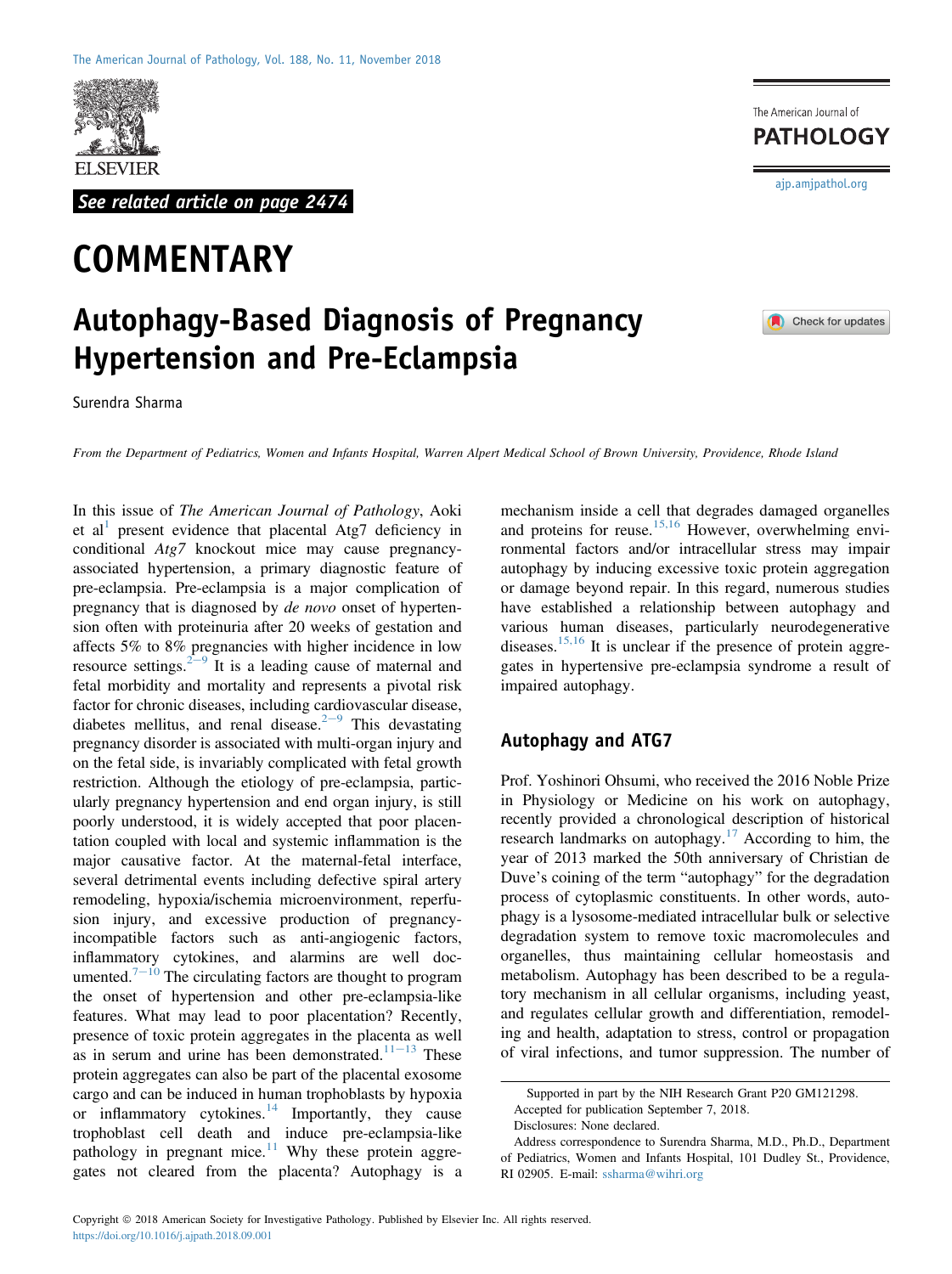<span id="page-1-0"></span>

Fiqure 1 Schematic diagram showing the role of ATG7-like protein in the autophagy machinery and the effect of its deficiency on placentation and programming of pregnancy complications such as preeclampsia.

research articles on autophagy has ballooned up exponen-tially by the year 2013 and continues to grow.<sup>[17](#page-2-6)</sup> The autophagy-related genes (ATG) have been characterized and now the number of these genes has increased to 37, involved in the core machinery of the autophagosome assembly and in the selective modes of autophagy.<sup>[16](#page-2-7)</sup> The ATG proteins involved in the autophagosome assembly are made up of several functional units. Several functional combinations of ATG proteins are involved in regulating autophagy.<sup>[18](#page-2-8)</sup> These systems mostly work in concert as ATG7, ATG3, and ATG5 complexed with ATG12 and ATG16 are required for the ATG8-phosphatydylethanolamine conjugation system [\(Figure 1\)](#page-1-0). This complex and highly choreographed regulatory machinery of autophagy is required to maintain cellular health. The mechanisms of action of ATG proteins have been partially studied using knockout mouse models involving individual ATG genes. For example, ATG7 deficiency results in fetal death just after delivery and its liver-specific deficient mice exhibit p62 accumulation in the cytoplasm of hepatocytes.<sup>[19](#page-2-9)</sup> The p62 protein serves as a substrate of autophagy and presents ubiquitin-conjugated proteins to the phagophore. Deletion of ATG7 in the central nervous system results in neuron death and abnormal limb reflexes. $20$  Thus, deficiency of the ATG genes may affect different organs and lead to fatal consequences due to energy depletion, accumulation of protein aggregates, and metabolic stress. Our knowledge of the role of autophagy and its related genes is still limited. Since ATG gene deficiency could be lethal, one way to study its specific effects is to generate conditional knockout strains. In the article by Aoki et al, $\frac{1}{1}$  the authors have used such an approach to study the role of ATG7 in the placenta and to correlate it with pregnancy complications such as hypertension and pre-eclampsia.

## Autophagy, Placenta, and Pregnancy

It has been proposed that autophagy acts as a guard to the placenta against pathogens and stress.<sup>21,22</sup> Curiously, placental autophagy can also be exploited by pathogens to evade surveillance from host defenses.<sup>[23](#page-3-0)</sup> Several reports have also suggested that autophagy is hyper-activated in the placenta of women diagnosed with pre-eclampsia. $24,25$ However, excessive autophagy may not explain why there is placental accumulation of protein aggregates in pre-eclampsia. It was unclear if placenta-specific conditional Atg7 deficiency causes pre-eclampsia-like features in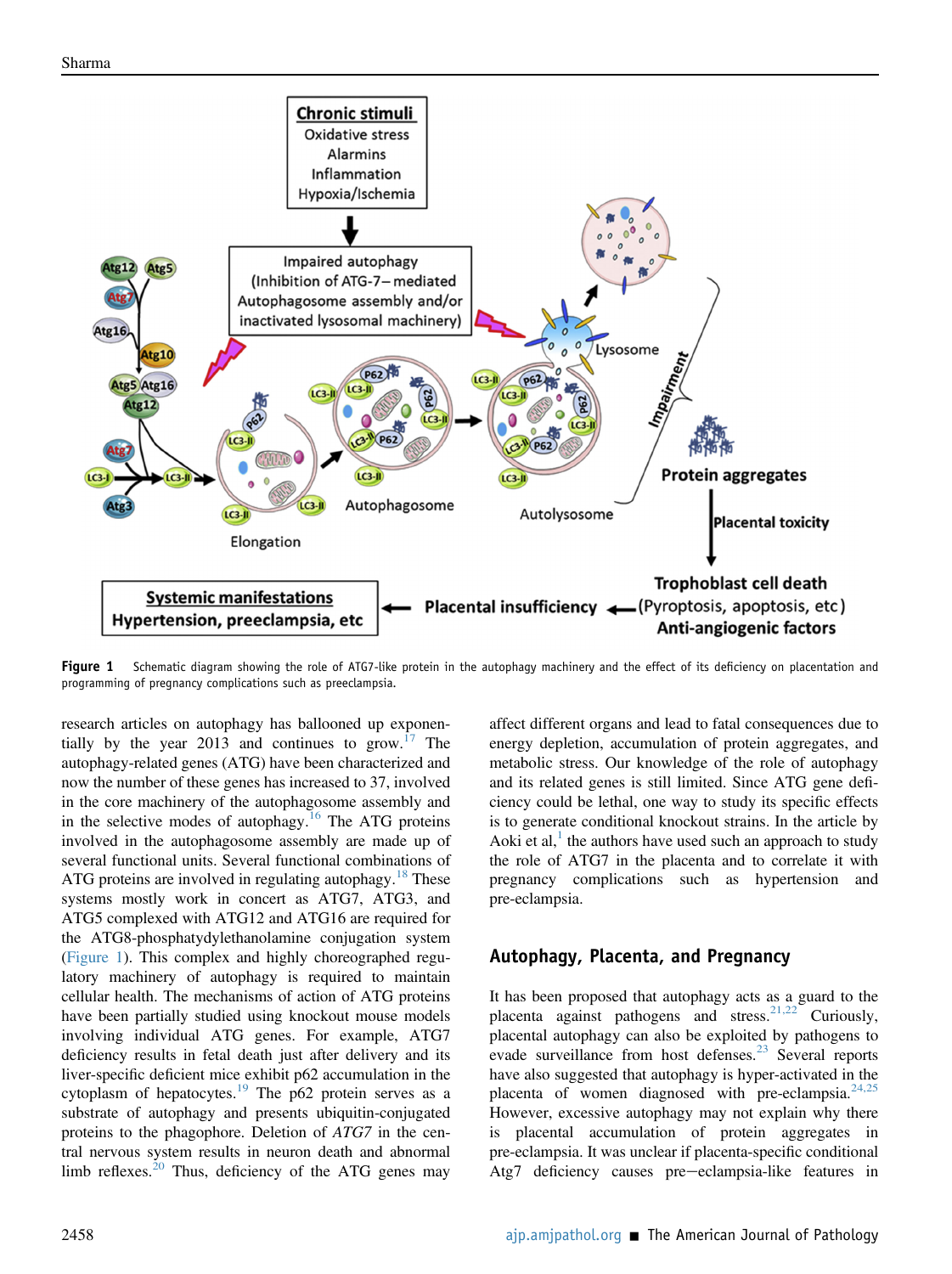pregnant dams, including elevated blood pressure (hypertension), proteinuria, fetal growth restriction, placental hypoxic injury, and glomerular endotheliosis. Aoki et al present data that suggest that in conditional mice (Atg7cKO), there was placental-, not fetal-, specific accumulation of p62. Atg7cKO mice showed elevated blood pressure during pregnancy, reduced levels of placental growth factor, and small placenta. Importantly, Atg7cKO mice showed poor trophoblast invasion and apoptosis as compared to control EGFP mice, critical features observed in the placenta of pre-eclampsia deliveries. Although Atg7cKO mice do not experience the severe pathological features of pre-eclampsia, it is possible that other factors in addition to ATG7 contribute to the onset of severe preeclampsia pathology. For example, Il10 KO mice exhibit full spectrum pre-eclampsia-like features compared to their wild-type counterparts, suggesting that IL-10 provides par-tial protective effects.<sup>[26](#page-3-2)</sup> It will be interesting to see the status of protein aggregates in the placenta of Atg7cKO mice for better understanding of the placental pathology. Another important question that arises in the context of partial pathology of pre-eclampsia-like features in Atg7cKO mice is whether the Atg7 deficiency is total or partial. In the article by Aoki et al,<sup>[1](#page-2-0)</sup> trophoblast-specific conditional  $Atg7^{-/-}$ mice are shown to exhibit significant elevation in blood pressure (hypertension), reduced expression of placental growth factor, and smaller placenta with no changes in proteinuria and fetal growth restriction. This raises an important question whether combination of deficiency in another ATG gene as well as Atg7 will result in the full spectrum of severe pathology of pre-eclampsia.

## Autophagy-Based Diagnosis and Treatment

The chronic exposure to detrimental triggers may induce protein aggregation and cause impaired autophagy, resulting in placental toxicity and trophoblast cell death and eventually placental insufficiency ([Figure 1\)](#page-1-0). Thus early detection of protein aggregates in serum using autophagy-deficient trophoblast cells can be used as a diagnostic tool. Poor placentation due to autophagy deficiency may further lead to production of anti-angiogenic factors, inflammatory cytokines, cell-free DNA, and extracellular vesicles to program systemic manifestation of hypertension and endothelium dysregulation. Taken together, a therapeutic strategy can be proposed based on inhibition of protein aggregation and autophagy restoration.

#### <span id="page-2-0"></span>References

1. [Aoki A, Nakshima A, Kusabiraki T, Ono Y, Yoshino O, Muto M,](http://refhub.elsevier.com/S0002-9440(18)30688-6/sref1) [Kumasawa K, Yoshimori T, Ikawa M, Saito S: Trophoblast-speci](http://refhub.elsevier.com/S0002-9440(18)30688-6/sref1)fic [conditional ATG7 knockout mice develop gestational hypertension.](http://refhub.elsevier.com/S0002-9440(18)30688-6/sref1) [Am J Pathol 2018, 188:2474](http://refhub.elsevier.com/S0002-9440(18)30688-6/sref1)-[2486](http://refhub.elsevier.com/S0002-9440(18)30688-6/sref1)

- <span id="page-2-1"></span>2. [Sibai B, Dekker G, Kupferminc M: Pre-eclampsia. Lancet 2005, 365:](http://refhub.elsevier.com/S0002-9440(18)30688-6/sref2) [785](http://refhub.elsevier.com/S0002-9440(18)30688-6/sref2)-[799](http://refhub.elsevier.com/S0002-9440(18)30688-6/sref2)
- 3. [Wildman K, Bouvier-Colle MH: Maternal mortality as an indicator of](http://refhub.elsevier.com/S0002-9440(18)30688-6/sref3) obstetric care in Europe. BJOG 2004,  $111:164-169$  $111:164-169$
- 4. [Cheng S-B, Sharma S: Preeclampsia and health risks later in life: an](http://refhub.elsevier.com/S0002-9440(18)30688-6/sref4) [immunological link. Semin Immunopathol 2016, 38:699](http://refhub.elsevier.com/S0002-9440(18)30688-6/sref4)-[708](http://refhub.elsevier.com/S0002-9440(18)30688-6/sref4)
- 5. [Vikse BE, Irgens LM, Leivestad T, Skjaerven R, Iversen BM: Pre](http://refhub.elsevier.com/S0002-9440(18)30688-6/sref5)[eclampsia and the risk of end-stage renal disease. N Engl J Med 2008,](http://refhub.elsevier.com/S0002-9440(18)30688-6/sref5) [359:800](http://refhub.elsevier.com/S0002-9440(18)30688-6/sref5)-[809](http://refhub.elsevier.com/S0002-9440(18)30688-6/sref5)
- 6. [Smith GC, Pell JP, Walsh D: Pregnancy complications and maternal](http://refhub.elsevier.com/S0002-9440(18)30688-6/sref6) [risk of ischaemic heart disease: a retrospective cohort study of 129,290](http://refhub.elsevier.com/S0002-9440(18)30688-6/sref6) [births. Lancet 2001, 357:2002](http://refhub.elsevier.com/S0002-9440(18)30688-6/sref6)-[2006](http://refhub.elsevier.com/S0002-9440(18)30688-6/sref6)
- <span id="page-2-2"></span>7. [Roberts JM, Hubel CA: Is oxidative stress the link in the two stage](http://refhub.elsevier.com/S0002-9440(18)30688-6/sref7) [model of preeclampsia? Lancet 1999, 354:788](http://refhub.elsevier.com/S0002-9440(18)30688-6/sref7)-[789](http://refhub.elsevier.com/S0002-9440(18)30688-6/sref7)
- 8. [Redman CW, Sacks GP, Sargent IL: Preeclampsia: an excessive](http://refhub.elsevier.com/S0002-9440(18)30688-6/sref8) maternal infl[ammatory response to pregnancy. Am J Obstet Gynecol](http://refhub.elsevier.com/S0002-9440(18)30688-6/sref8) [1999, 180:499](http://refhub.elsevier.com/S0002-9440(18)30688-6/sref8)-[506](http://refhub.elsevier.com/S0002-9440(18)30688-6/sref8)
- 9. [Burton GJ, Yung HW: Endoplasmic reticulum stress in the pathogenesis](http://refhub.elsevier.com/S0002-9440(18)30688-6/sref9) [of early-onset pre-eclampsia. Pregnancy Hypertens 2011, 1:72](http://refhub.elsevier.com/S0002-9440(18)30688-6/sref9)-[78](http://refhub.elsevier.com/S0002-9440(18)30688-6/sref9)
- 10. [Levine RJ, Maynard SE, Qian C, Lim KH, England LJ, Yu KF,](http://refhub.elsevier.com/S0002-9440(18)30688-6/sref10) [Schisterman EF, Thadhani R, Sachs BP, Epstein FH, Sibai BM,](http://refhub.elsevier.com/S0002-9440(18)30688-6/sref10) [Sukhatme VP, Karumanchi SA: Circulating angiogenic factors and the](http://refhub.elsevier.com/S0002-9440(18)30688-6/sref10) [risk of preeclampsia. N Engl J Med 2004, 350:672](http://refhub.elsevier.com/S0002-9440(18)30688-6/sref10)-[683](http://refhub.elsevier.com/S0002-9440(18)30688-6/sref10)
- <span id="page-2-3"></span>11. [Kalkunte SS, Neubeck S, Norris WE, Cheng SB, Kostadinov S, Vu](http://refhub.elsevier.com/S0002-9440(18)30688-6/sref11) [Hoang D, Ahmed A, von Eggeling F, Shaikh Z, Padbury J, Berg G,](http://refhub.elsevier.com/S0002-9440(18)30688-6/sref11) [Olofsson A, Markert UR, Sharma S: Transthyretin is dysregulated in](http://refhub.elsevier.com/S0002-9440(18)30688-6/sref11) [preeclampsia, and its native form prevents the onset of disease in a](http://refhub.elsevier.com/S0002-9440(18)30688-6/sref11) [preclinical mouse model. Am J Pathol 2013, 183:1425](http://refhub.elsevier.com/S0002-9440(18)30688-6/sref11)-[1436](http://refhub.elsevier.com/S0002-9440(18)30688-6/sref11)
- 12. [Buhimschi IA, Nayeri UA, Zhao G, Shook LL, Pensal](http://refhub.elsevier.com/S0002-9440(18)30688-6/sref12)fini A, Funai EF, [Bernstein IM, Glabe CG, Buhimschi CS: Protein misfolding, con](http://refhub.elsevier.com/S0002-9440(18)30688-6/sref12)[gophilia, oligomerization, and defective amyloid processing in pre](http://refhub.elsevier.com/S0002-9440(18)30688-6/sref12)[eclampsia. Sci Transl Med 2014, 6:245ra92](http://refhub.elsevier.com/S0002-9440(18)30688-6/sref12)
- 13. [McCarthy FP, Adetoba A, Gill C, Bramham K, Bertolaccini M,](http://refhub.elsevier.com/S0002-9440(18)30688-6/sref13) [Burton GJ, Girardi G, Seed PT, Poston L, Chappell LC: Urinary](http://refhub.elsevier.com/S0002-9440(18)30688-6/sref13) [congophilia in women with hypertensive disorders of pregnancy and](http://refhub.elsevier.com/S0002-9440(18)30688-6/sref13) [preexisting proteinuria or hypertensin. Am J Obstet Gynecol 2016,](http://refhub.elsevier.com/S0002-9440(18)30688-6/sref13) [215:464.e1](http://refhub.elsevier.com/S0002-9440(18)30688-6/sref13)-[464.e7](http://refhub.elsevier.com/S0002-9440(18)30688-6/sref13)
- <span id="page-2-4"></span>14. [Tong M, Cheng SB, Chen Q, DeSousa J, Stone PR, James JL,](http://refhub.elsevier.com/S0002-9440(18)30688-6/sref14) [Chamley LW, Sharma S: Aggregated transthyretin is speci](http://refhub.elsevier.com/S0002-9440(18)30688-6/sref14)fically [packaged into placental nano-vesicles in preeclampsia. Sci Rep 2017,](http://refhub.elsevier.com/S0002-9440(18)30688-6/sref14) [7:6694](http://refhub.elsevier.com/S0002-9440(18)30688-6/sref14)
- <span id="page-2-5"></span>15. [Mizushima N, Levine B, Cuervo AM, Klionsky DJ: Autophagy](http://refhub.elsevier.com/S0002-9440(18)30688-6/sref15) fights disease through cellular self-digestion. Nature  $2008$ ,  $451:1069-1075$  $451:1069-1075$
- <span id="page-2-7"></span>16. [Nakatogawa H, Suzuki K, Kamada Y, Ohsumi Y: Dynamics and di](http://refhub.elsevier.com/S0002-9440(18)30688-6/sref16)[versity in autophagy mechanisms: lessions from yeast. Nat Rev Mol](http://refhub.elsevier.com/S0002-9440(18)30688-6/sref16) [Cell Biol 2009, 10:458](http://refhub.elsevier.com/S0002-9440(18)30688-6/sref16)-[467](http://refhub.elsevier.com/S0002-9440(18)30688-6/sref16)
- <span id="page-2-6"></span>17. [Ohsumi Y: Historical landmarks of autophagy research. Cell Res 2014,](http://refhub.elsevier.com/S0002-9440(18)30688-6/sref17)  $24.9 - 23$  $24.9 - 23$
- <span id="page-2-8"></span>18. [Yamaguchi J, Suzuki C, Nano T, Kakuta S, Ozawa K, Tanida I,](http://refhub.elsevier.com/S0002-9440(18)30688-6/sref18) [Saitoh T, Sunabori T, Komatsu M, Tanaka K, Aoki S, Sakimura K,](http://refhub.elsevier.com/S0002-9440(18)30688-6/sref18) Uchiyama Y: Atg9a defi[ciency causes axon-speci](http://refhub.elsevier.com/S0002-9440(18)30688-6/sref18)fic lesions including [neuronal circuit dysgenesis. Autophagy 2018, 14:764](http://refhub.elsevier.com/S0002-9440(18)30688-6/sref18)-[777](http://refhub.elsevier.com/S0002-9440(18)30688-6/sref18)
- <span id="page-2-9"></span>19. [Komatsu M, Waguri S, Koike M, Sou YS, Ueno T, Hara T,](http://refhub.elsevier.com/S0002-9440(18)30688-6/sref19) [Mizushima N, Iwata J, Ezaki J, Murata S, Hamazaki J, Nishito Y,](http://refhub.elsevier.com/S0002-9440(18)30688-6/sref19) [Iemura S, Natsume T, Yanagawa T, Uwayama J, Warabi E,](http://refhub.elsevier.com/S0002-9440(18)30688-6/sref19) [Yoshida H, Ishii T, Kobayashi A, Yamamoto M, Yue Z, Uchiyama Y,](http://refhub.elsevier.com/S0002-9440(18)30688-6/sref19) [Kominami E, Tanaka K: Homeostatic levels of p62 control cyto](http://refhub.elsevier.com/S0002-9440(18)30688-6/sref19)[plasmic inclusion body formation in autophagy-de](http://refhub.elsevier.com/S0002-9440(18)30688-6/sref19)ficient mice. Cell [2007, 131:1149](http://refhub.elsevier.com/S0002-9440(18)30688-6/sref19)-[1163](http://refhub.elsevier.com/S0002-9440(18)30688-6/sref19)
- <span id="page-2-10"></span>20. [Komatsu M, Wang QJ, Holstein GR, Friedrich VL, Iwata J,](http://refhub.elsevier.com/S0002-9440(18)30688-6/sref20) [Kominami E, Chait BT, Tanaka K, Yue Z: Essential role for autophagy](http://refhub.elsevier.com/S0002-9440(18)30688-6/sref20) [protein Atg7 in the maintenance of axonal homeostasis and the pre](http://refhub.elsevier.com/S0002-9440(18)30688-6/sref20)[vention of axonal degeneration. Proc Natl Acad Sci U S A 2007, 104:](http://refhub.elsevier.com/S0002-9440(18)30688-6/sref20) [14489](http://refhub.elsevier.com/S0002-9440(18)30688-6/sref20)-[14494](http://refhub.elsevier.com/S0002-9440(18)30688-6/sref20)
- <span id="page-2-11"></span>21. [Delorme-Axford E, Donker RB, Mouillet JF, Chu T, Bayer A,](http://refhub.elsevier.com/S0002-9440(18)30688-6/sref21) [Ouyang Y, Wang T, Stolz DB, Sarkar SN, Morelli AE,](http://refhub.elsevier.com/S0002-9440(18)30688-6/sref21)